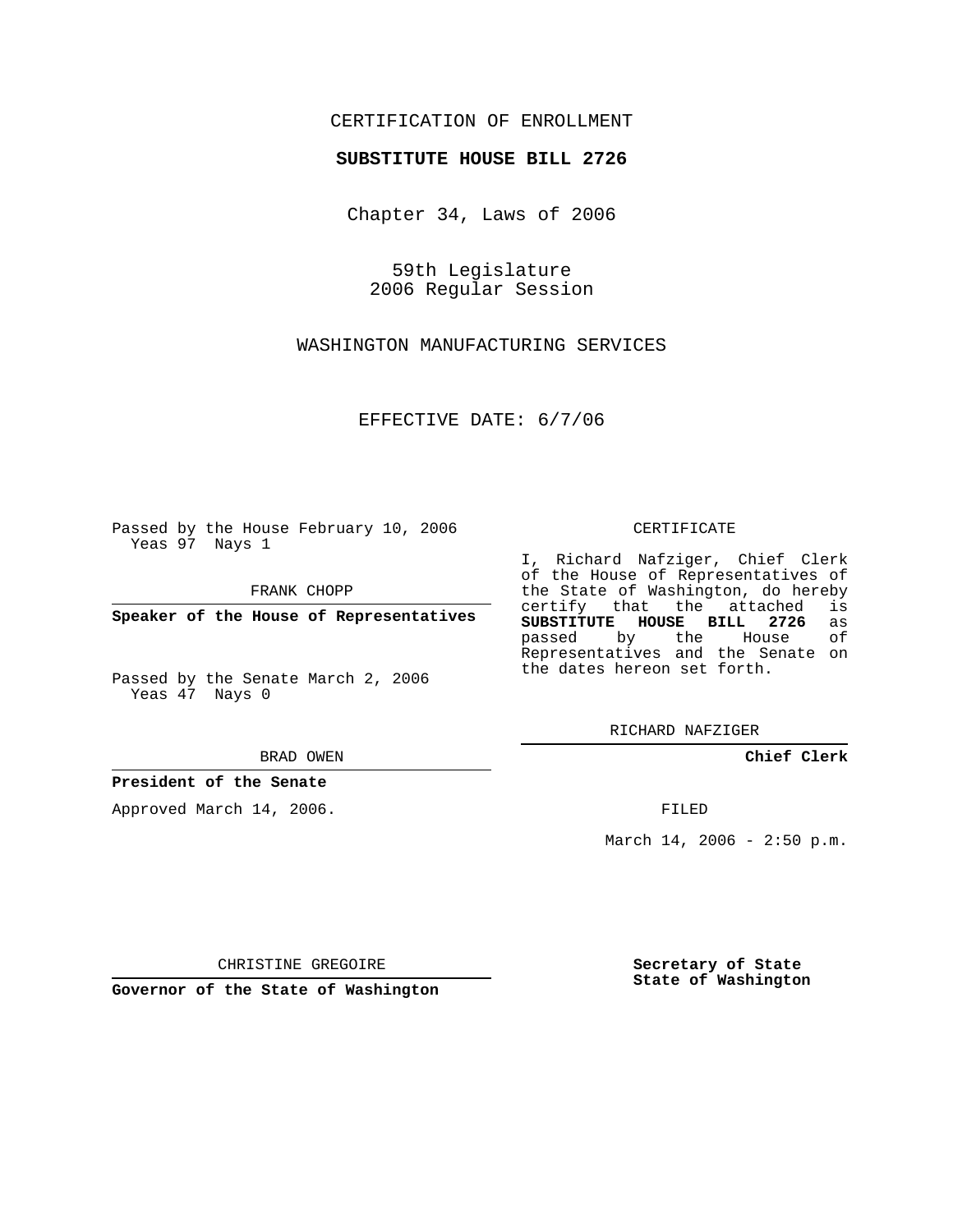## **SUBSTITUTE HOUSE BILL 2726** \_\_\_\_\_\_\_\_\_\_\_\_\_\_\_\_\_\_\_\_\_\_\_\_\_\_\_\_\_\_\_\_\_\_\_\_\_\_\_\_\_\_\_\_\_

\_\_\_\_\_\_\_\_\_\_\_\_\_\_\_\_\_\_\_\_\_\_\_\_\_\_\_\_\_\_\_\_\_\_\_\_\_\_\_\_\_\_\_\_\_

Passed Legislature - 2006 Regular Session

## **State of Washington 59th Legislature 2006 Regular Session**

**By** House Committee on Appropriations (originally sponsored by Representatives Chase, Skinner, Kessler, Haler, Kilmer, Grant, Chandler, Blake, Clements, Linville, Newhouse, McCoy, Kristiansen, Kenney and Wallace)

READ FIRST TIME 02/08/06.

1 AN ACT Relating to assisting small manufacturers; and adding a new 2 chapter to Title 24 RCW.

3 BE IT ENACTED BY THE LEGISLATURE OF THE STATE OF WASHINGTON:

4 NEW SECTION. **Sec. 1.** (1) The legislature finds that:

 5 (a) To perform in the emerging global marketplace, Washington 6 manufacturers must master new technologies, production processes, and 7 methods of work organization;

 8 (b) Only through modernization can Washington manufacturers both 9 compete successfully in the market of the future and pay good wages;

10 (c) Most small and midsize manufacturers cannot easily access the 11 technical assistance and skills training needed to make them globally 12 competitive;

13 (d) To be effective, any program to improve the capability of 14 Washington small and midsize manufacturers must reflect the specific 15 needs and capabilities of those firms.

16 (2) It is the intent of the legislature that the state increase its 17 support for delivery of modernization services to small and midsize 18 manufacturers and leverage federal and private resources devoted to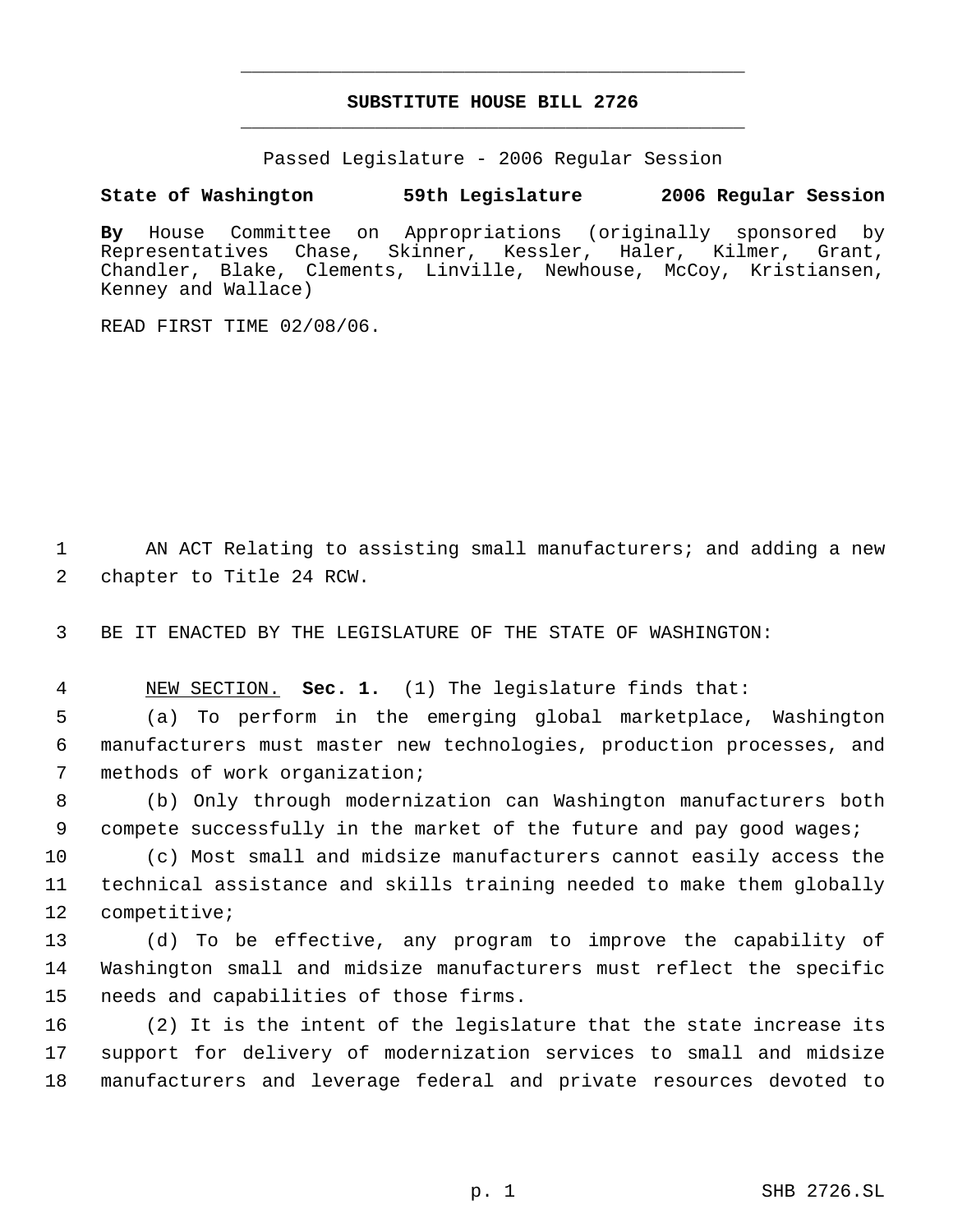such efforts. It is the further intent of the legislature that the state facilitate the delivery of modernization services and:

 (a) Encourage small and midsize firms to aggregate their demand for training and other modernization services, thus driving down the cost to the individual firm and securing more effective services; and

 (b) Encourage large firms to support training consortia among their suppliers and validate the importance of high performance work organization and workplace learning as desirable supplier practices.

 NEW SECTION. **Sec. 2.** (1) Washington manufacturing services is organized as a private, nonprofit corporation in accordance with chapter 24.03 RCW and this section. The mission of the center is to operate a modernization extension system, coordinate a network of public and private modernization resources, and stimulate the competitiveness of small and midsize manufacturers in Washington.

 (2) Washington manufacturing services shall be governed by a board of directors. A majority of the board of directors shall be representatives of small and medium-sized manufacturing firms and industry associations, networks, or consortia. The board shall also include at least one member representing labor unions or labor councils and, as ex officio members, the director of the department of community, trade, and economic development, the executive director of the state board for community and technical colleges, and the director of the work force training and education coordinating board, or their respective designees.

(3) Washington manufacturing services may:

 (a) Charge fees for services, make and execute contracts with any individual, corporation, association, public agency, or any other entity, and employ all other legal instruments necessary or convenient for the performance of its duties and the exercise of its powers and functions under this chapter; and

 (b) Receive funds from federal, state, or local governments, private businesses, foundations, or any other source for purposes consistent with this chapter.

(4) Washington manufacturing services shall:

 (a) Develop policies, plans, and programs to assist in the modernization of businesses in targeted sectors of Washington's economy and coordinate the delivery of modernization services;